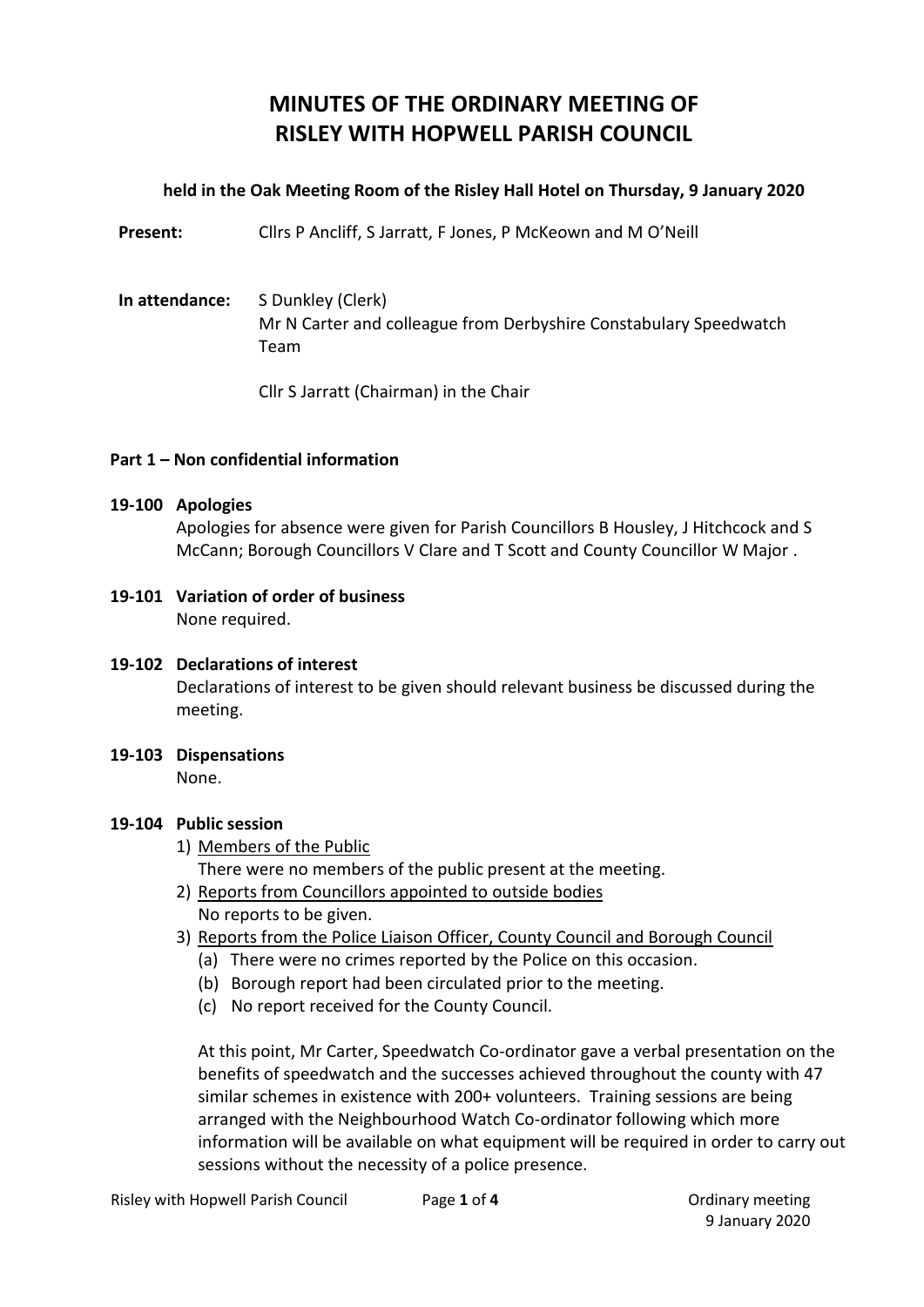- 4) Reports and updates from Parish Councillors
	- i) The Chairman confirmed that the cones will be moved from the Churchyard to behind the Village Hall for use in the event of further flooding on Derby Road.

## **19-105 Minutes of the Ordinary Meeting held on 2 December 2019**

The minutes of the ordinary meeting held on 2 December 2019 were proposed as a true record by Councillor Jones, seconded by Councillor McKeown and signed by the Chairman. The Clerk informed the council that no mention should have been made in relation to the parliamentary candidate attending the launch of the Neighbourhood Watch owing to the general election purdah period. This was noted.

## **19-106 Exempt items**

None.

## **19-107 Chairman's announcements/report**

The Chairman reported further on the work required for the cabling of the power supply for the Christmas lighting following a conversation he had had with an electrician. Further clarification on the works required will be given in the new financial year in order that they may be carried out.

## **19-108 Clerk's report**

The Clerk asked for assistance with taking down the lamp post poppies and the Chairman agreed to do this. Mention had be made by some residents that more poppies ought to have been displayed but it was reiterated that the Parish Council agreed to concentrate on the area around the Church and Cenotaph in order to make the display more poignant.

## **19-109 Derbyshire Association of Local Councils**

Circular No. 14/2019 had been circulated prior to the meeting. The date of the Spring Seminar to be held on 12 March 2020 was noted.

## **19-110 Matters for determination**

- a) The Clerk asked for guidance on whether a formal tendering exercise was to be carried out for the grounds maintenance contract. Following discussion, it was agreed to extend the current contract with Shed Grounds Maintenance for a further one year period.
- b) The Clerk reported that she had approached the contractor regarding the stoning of the public footpath on Rushy Lane but a quotation has yet to be received.
- c) The Equal Opportunities and Health and Safety policies and the Risk Assessment had been circulated to all members for review. With regards to the Risk Assessment, the Clerk reported that she was having problems with the laptop losing charge. It was RESOLVED to approve all three documents and that a price be sought for a comparable replacement laptop.
- d) The Clerk reported that it was very difficult to open the Churchyard noticeboard doors as it was very close to the wall. Both Councillor Jarratt and Councillor Jones offered to display agendas/posters as and when needed. Councillor Jones suggested that the back of the noticeboard needed painting and Councillor Ancliff volunteered to do this.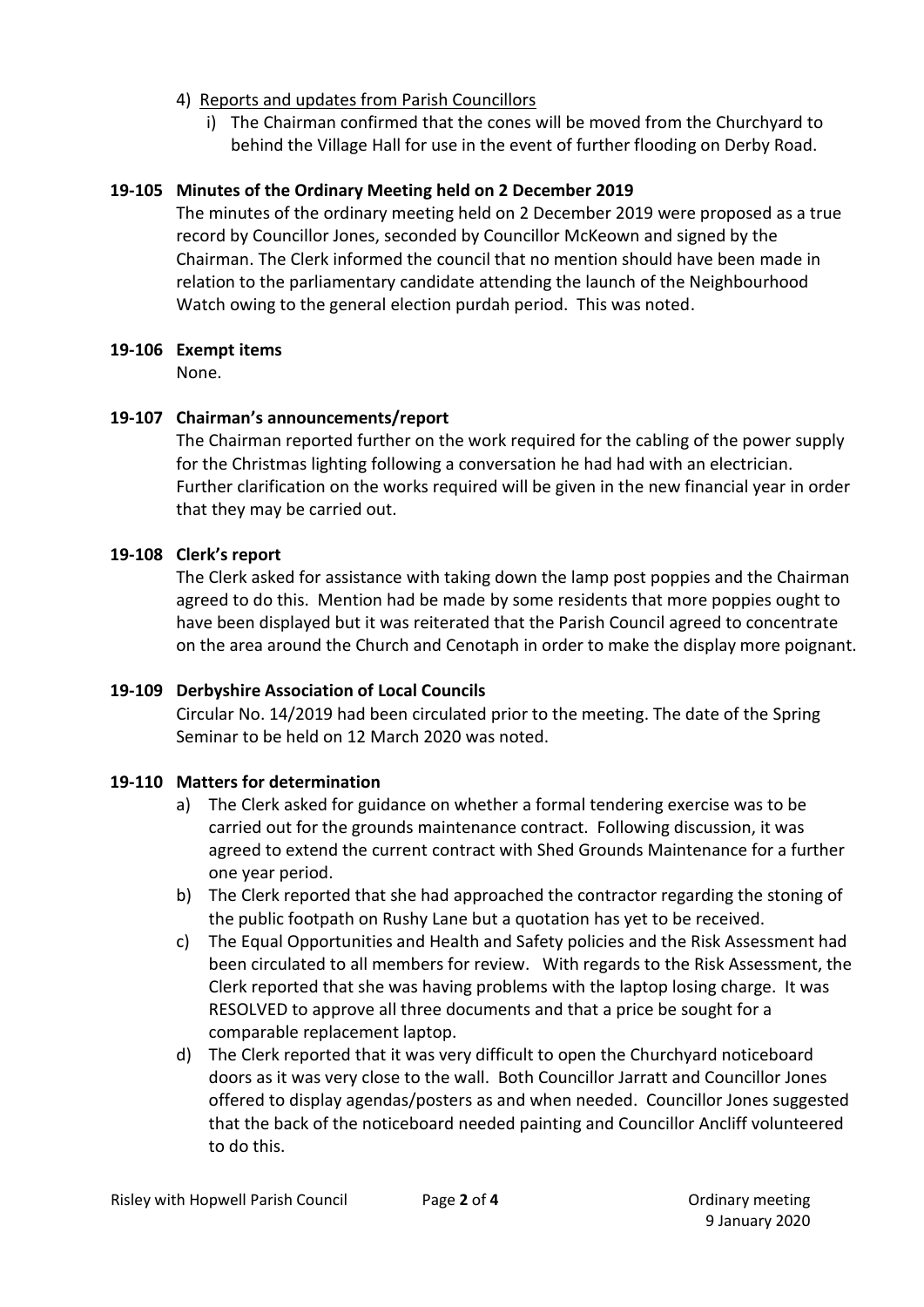- e) The Chairman reported on the increase in the cost of lighting to the Information Point. A discussion was held on whether it was necessary for this to be lit as it was believed that it was only used during daylight hours. It was therefore RESOLVED to ask Western Power to cut off the power supply with immediate effect.
- f) It was RESOLVED not to arrange an event for the forthcoming VE Day celebration in May.

## **19-111 Finance**

#### **(a) Accounts for payment**

It was RESOLVED to approve the following payments:

| Cheque No. | Payee                                   | Amount  |
|------------|-----------------------------------------|---------|
| 002325     | PKF Littlejohn LLP                      | £240.00 |
|            | (Audit fee - VAT £40.00)                |         |
| 002326     | Clerk                                   | £298.31 |
|            | (Salary and expenses for December)      |         |
| 002327     | <b>HMRC</b>                             | £ 63.60 |
|            | (PAYE for December)                     |         |
| 002328     | Talesh No.3 Risley Hall Hotel           | £ 25.00 |
|            | (Room Hire for January 2020)            |         |
| 002329     | <b>Salvation Army Band</b>              | £150.00 |
|            | (Donation from Christmas Lights)        |         |
| 002330     | <b>SSE</b>                              | £ 59.04 |
|            | (Power to the information point)        |         |
| 002331     | <b>Shed Grounds Maintenance Limited</b> | £560.65 |
|            | (Grounds maintenance - VAT £93.44)      |         |

**(b) Receipts:** £56.55 – collection for the Salvation Army following the Christmas Lights

#### **(c) Draft budget for 2020/21, precept request and Reserves Policy**

The draft documents prepared by the Chairman following the meeting of the Finance Working Party had been circulated prior to the meeting. The Chairman reported on the 2019/20 budget forecast and the draft budget for the forthcoming year and reiterated that it was essential that reserves are brought back to an acceptable level following several years of no increase in Precept being made. Discussion took place on the projects covered by the earmarked reserves and it was suggested that a staggered increase in precept be requested over the next three years. It was RESOLVED that a request by made for an increase to take the Precept from £7099 to £9513 in year 2020/21 followed by appropriate increases in the following two years, this should result in an annual rise of approximately £7.55 on a Band D property equivalent to 15 pence per week."

The Financial Regulations had been reviewed by the Finance Working Party and proposed by Councillor Jones and seconded by Councillor McKeown. The Reserve Policy was to be deferred to the February meeting.